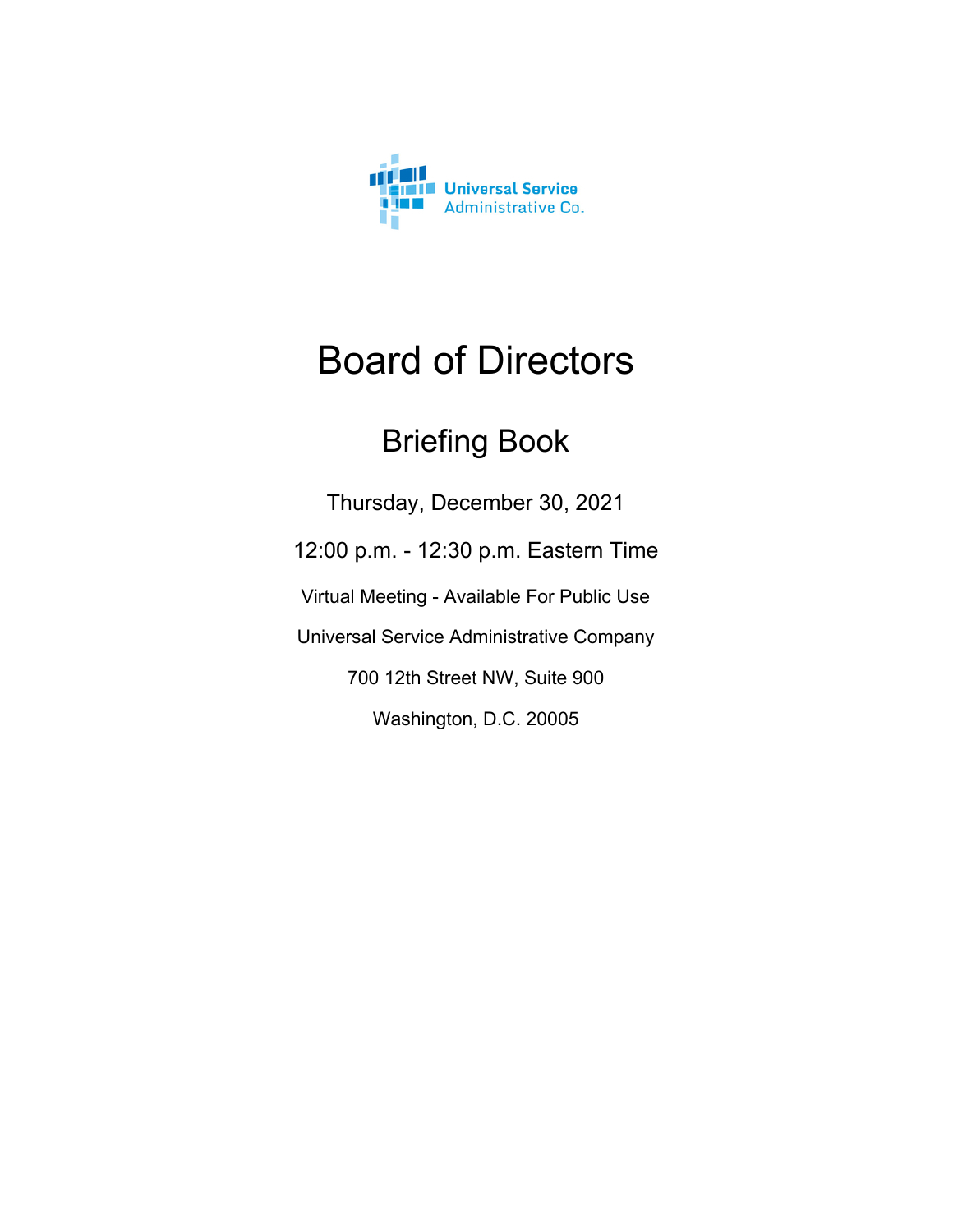### **Universal Service Administrative Company Board of Directors Meeting Agenda**

#### **Thursday, December 30, 2021 12:00 p.m. –12:30 p.m. ET Virtual Meeting USAC Offices 700 12th Street, N.W., Suite 900 Washington, D.C. 20005**

| <b>ACTION ITEMS</b><br><b>Open Session</b> |                                                                                                                 | Estimated<br>Duration<br>in Minutes |
|--------------------------------------------|-----------------------------------------------------------------------------------------------------------------|-------------------------------------|
| Chair                                      | a1. Election of Members to the USAC Board of Directors and<br>Appointment of Members to Programmatic Committees |                                     |

| <b>ACTION ITEMS</b><br><b>Executive Session Recommended – Confidential</b> |                                                                                                                 |  |
|----------------------------------------------------------------------------|-----------------------------------------------------------------------------------------------------------------|--|
| Chris                                                                      | a2. Consideration of a Contract Modification for Affordable<br><b>Connectivity Program Call Center Services</b> |  |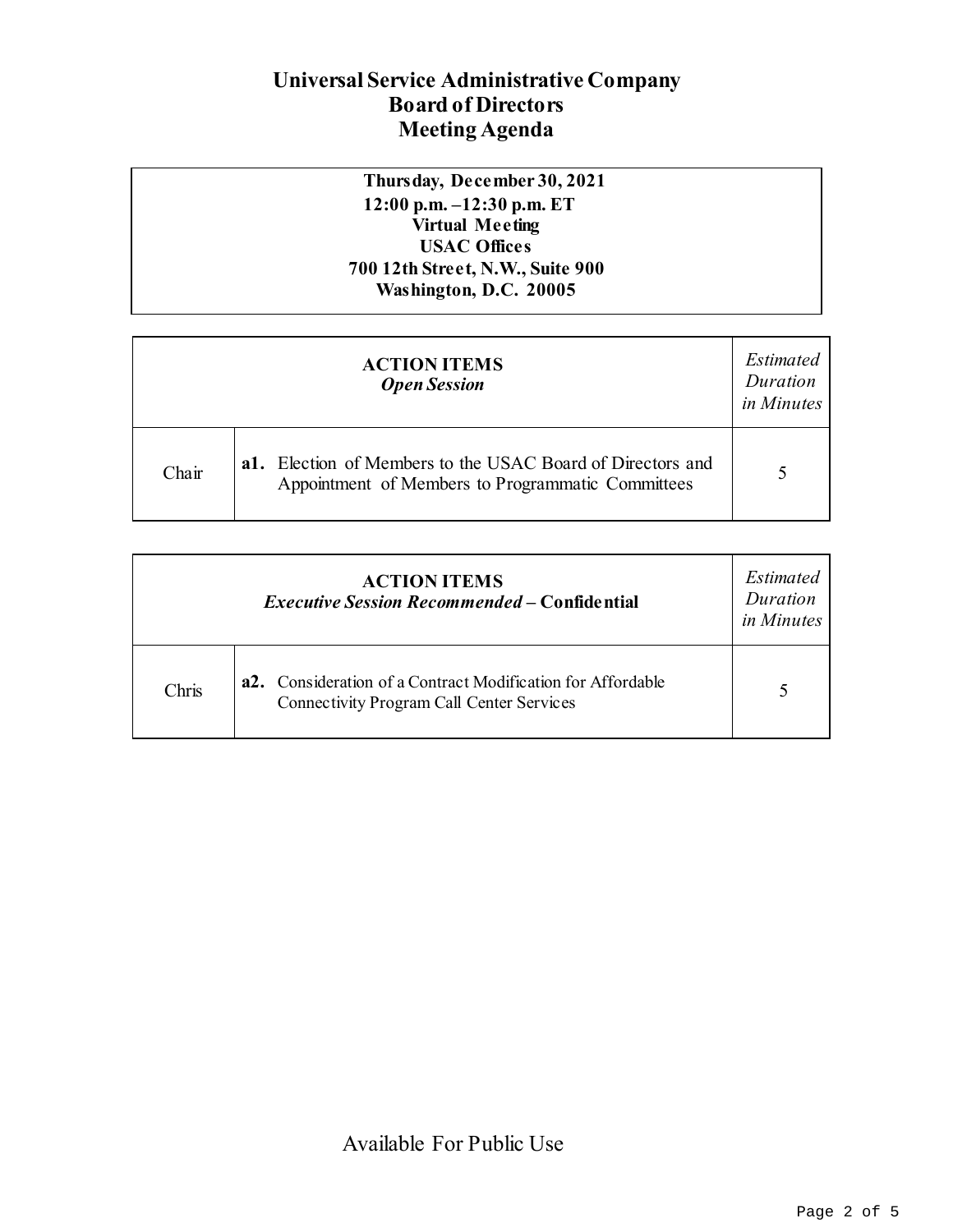#### **Universal Service Administrative Company Board of Directors Meeting ACTION ITEM**

#### **Election of Members to the USAC Board of Directors and Appointment of Members to Programmatic Committees**

#### **Action Requested**

This action item addresses the election of seven members to the USAC Board of Directors (Board), pursuant to Federal Communications Commission (FCC) regulations and USAC's corporate By-laws, and to committees by virtue of the constituencies that such Board members represent.

#### **Discussion**

Article II, Section 4 of the USAC By-laws provides the following concerning nomination and election of Board members:

NOMINATION AND ELECTION OF BOARD MEMBERS. Nomination and selection of the Board (except for the Chief Executive Officer) shall be conducted and annual elections of successors to members whose terms are expiring shall be held pursuant to 47 C.F.R.  $\S$  54.703(c). Upon selection of the new director(s) by the FCC Chairperson, the Board will elect such director(s). In accordance with 47 C.F.R. § 54.703(d), if a Board member (other than the Chief Executive Officer) vacates his or her seat prior to the completion of his or her term, the Board will notify the FCC [Wireline Competition] Bureau Chief of such vacancy, and a successor will be chosen to serve the remaining term of the vacating director in accordance with the nomination and selection process in 47 C.F.R. § 54.703(c). The member selected by the FCC Chairperson to fill the vacated Board seat will be elected by the Board members.<sup>[1](#page-2-0)</sup>

In a Public Notice dated December 23, 2021 (DA 21-1640), FCC Chairwoman Rosenworcel selected seven Board members, as set forth in the Table below. FCC rules (47 C.F.R. § 54.705) and the USAC By-laws, Article II, automatically designate committee assignments for certain Board members by virtue of the constituency they represent. The Table below shows such automatic committee assignments for the seven directors, where applicable.

<span id="page-2-0"></span><sup>&</sup>lt;sup>1</sup> USAC By-laws, Article II, § 4.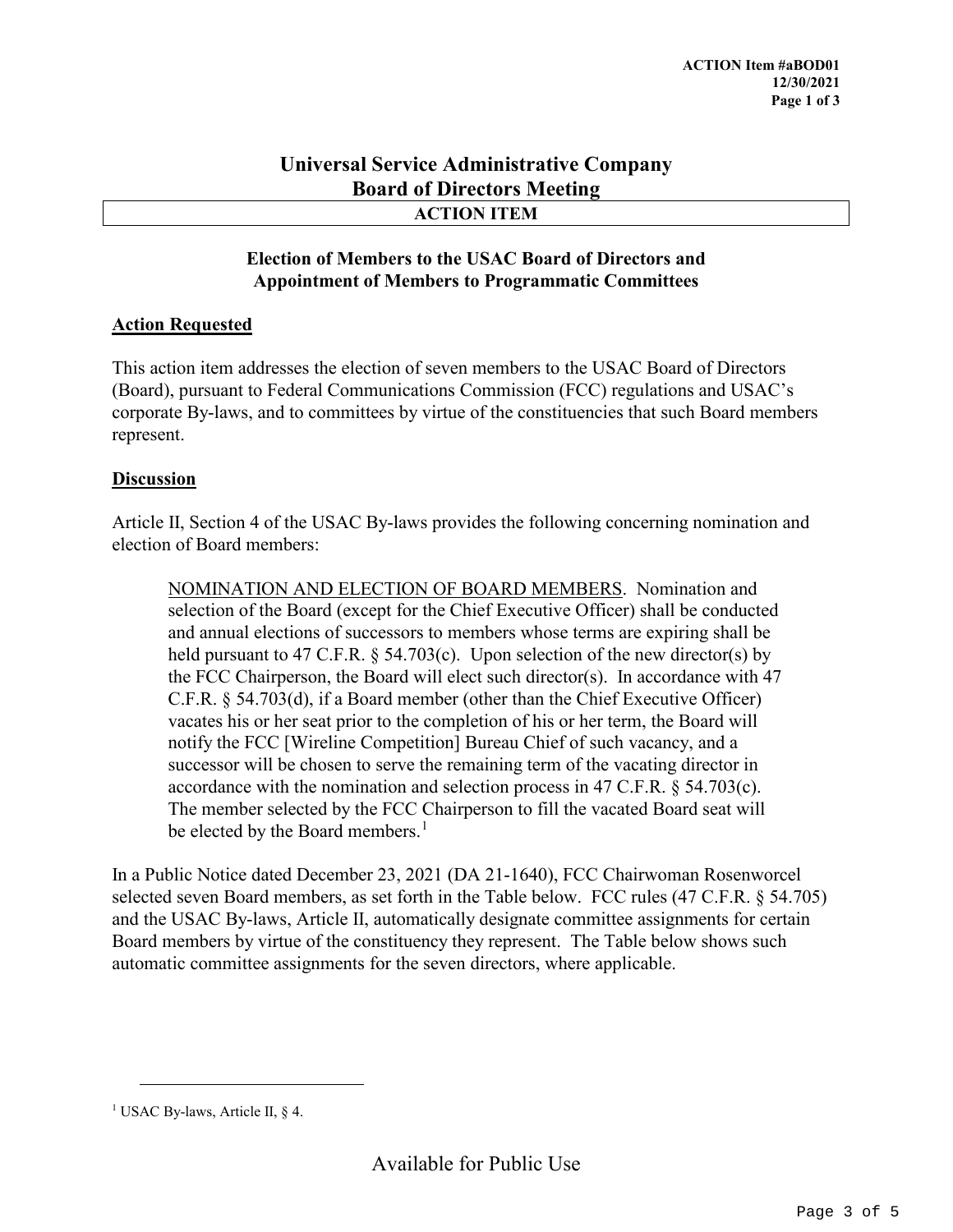|                      |                                        |                               | <b>Term</b> |
|----------------------|----------------------------------------|-------------------------------|-------------|
|                      |                                        | <b>Automatic Programmatic</b> | End-        |
| <b>Name</b>          | <b>Representing</b>                    | <b>Committee Appt.</b>        | 12/31       |
|                      | Representative for interexchange       |                               |             |
| Alan J. Buzacott     | carriers with annual operating         |                               | 2024        |
|                      | revenues of more than \$3 billion      |                               |             |
|                      | Representative for rural health care   |                               |             |
| <b>Brent Fontana</b> | providers that are eligible to receive | <b>Rural Health Care</b>      | 2024        |
|                      | supported services pursuant to section |                               |             |
|                      | 54.601 of the Commission's rules       |                               |             |
|                      | Representative for state               | High Cost & Low Income        | 2024        |
| Sarah Freeman        | telecommunications regulators          | Rural Health Care             |             |
|                      | Representative for incumbent local     |                               |             |
| Kenneth F.           | exchange carriers (non-Bell Operating  |                               |             |
| Mason                | Companies) with more                   |                               | 2024        |
|                      | than \$40 million in annual revenues   |                               |             |
|                      | Representative for schools that are    |                               |             |
|                      | eligible to receive discounts pursuant |                               |             |
| Julie Tritt Schell   | to section 54.501 of the               | Schools & Libraries           | 2024        |
|                      | Commission's rules                     |                               |             |
| Olivia Wein          | Representative for information service |                               | 2024        |
|                      | providers                              |                               |             |
| Indra Sehdev         | Representative for commercial mobile   |                               | 2022        |
| Chalk                | radio service providers                | High Cost & Low Income        |             |

**RESOLVED**, that the USAC Board of Directors, having received the selections from the Chairwoman of the FCC pursuant to 47 C.F.R.  $\S$  54.703(c)(3) and pursuant to Article II, § 4 of the USAC By-laws, hereby elects to the USAC Board of Directors effective January 1, [2](#page-3-0)022:<sup>2</sup>

- Alan J. Buzacott for a term expiring on December 31, 2024;
- Brent Fontana for a term expiring on December 31, 2024;
- Sarah Freeman for a term expiring on December 31, 2024;
- Kenneth F. Mason for a term expiring on December 31, 2024;
- Julie Tritt Schell for a term expiring on December 31, 2024;
- Olivia Wein for a term expiring on December 31, 2024; and
- Indra Sehdev Chalk for a term expiring on December 31, 2022;

**RESOLVED FURTHER**, that each of the aforementioned directors shall remain a director until: (i) such director's resignation, (ii) such director's removal pursuant to Article II, § 7 of the USAC By-laws and the provisions of the Delaware General Corporation

<span id="page-3-0"></span><sup>2</sup> Each is director is appointed for a three year term. *See* 47 C.F.R. § 54.703(d). In the event a director vacates his or her seat prior to the completion of the three year term, the chosen successor will serve the remaining term of the vacating director. *See* USAC By-laws, Article II, § 4.